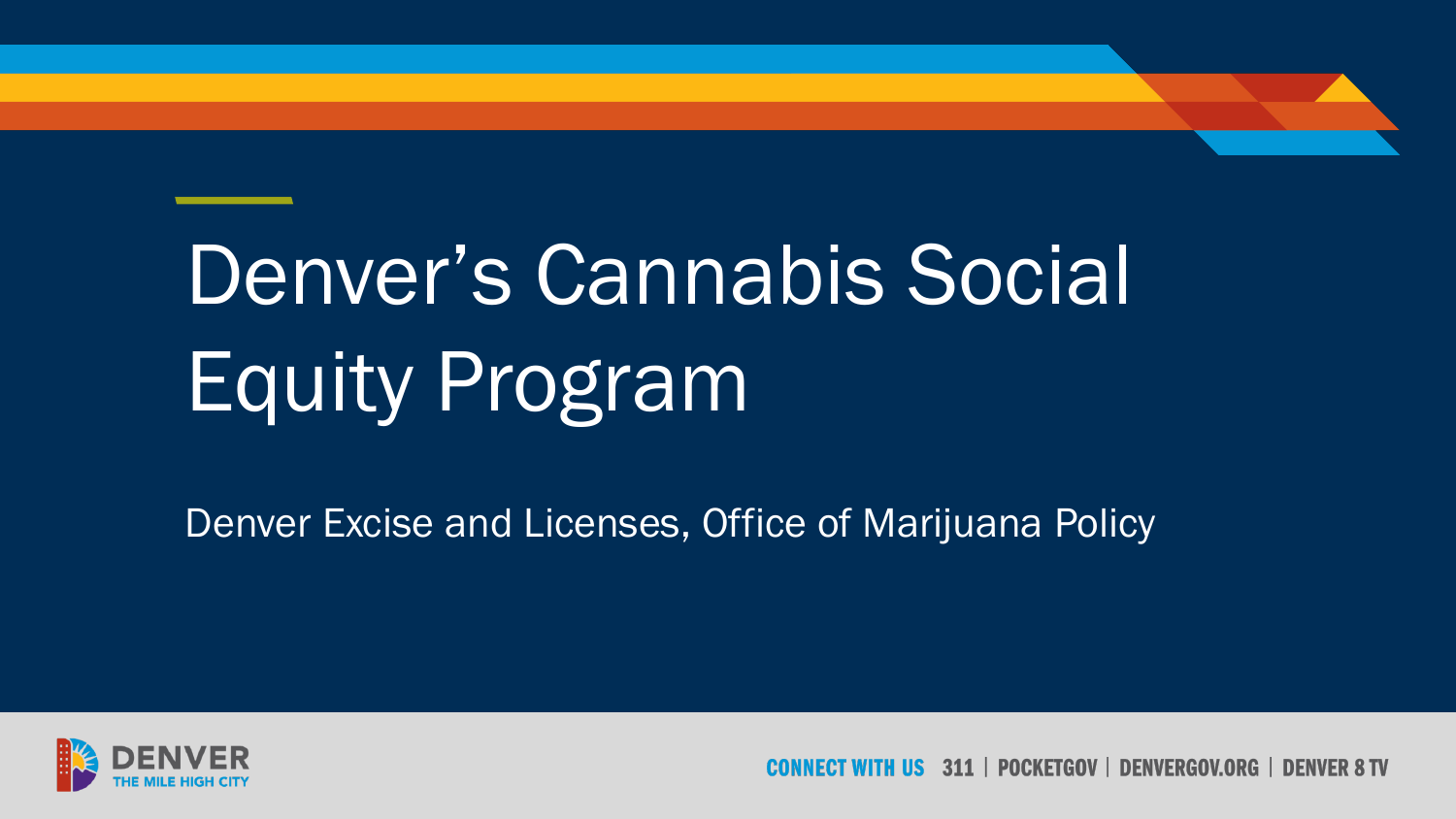#### Denver's New Marijuana Code

On April 19, Denver City Council passed the Marijuana Omnibus Bill and the Marijuana Hospitality Bill. On April 20, Mayor Michael Hancock signed the bills into law.

| <b>Ordinance</b>                            | <b>Topic</b>                                                                  | <b>Details</b>                                                                                                                                                |
|---------------------------------------------|-------------------------------------------------------------------------------|---------------------------------------------------------------------------------------------------------------------------------------------------------------|
| Marijuana Omnibus<br><b>Bill</b>            | Social equity<br><b>Changes to existing</b><br>licenses<br>Marijuana delivery | Removes cap on store and cultivation locations<br><b>Reserves certain licenses for Social Equity Applicants</b><br>Adopts a Denver marijuana delivery program |
| <b>Marijuana Hospitality</b><br><b>Bill</b> | Marijuana<br>consumption                                                      | • Adopts a Denver marijuana hospitality program to<br>allow for licensed marijuana consumption<br>establishments                                              |

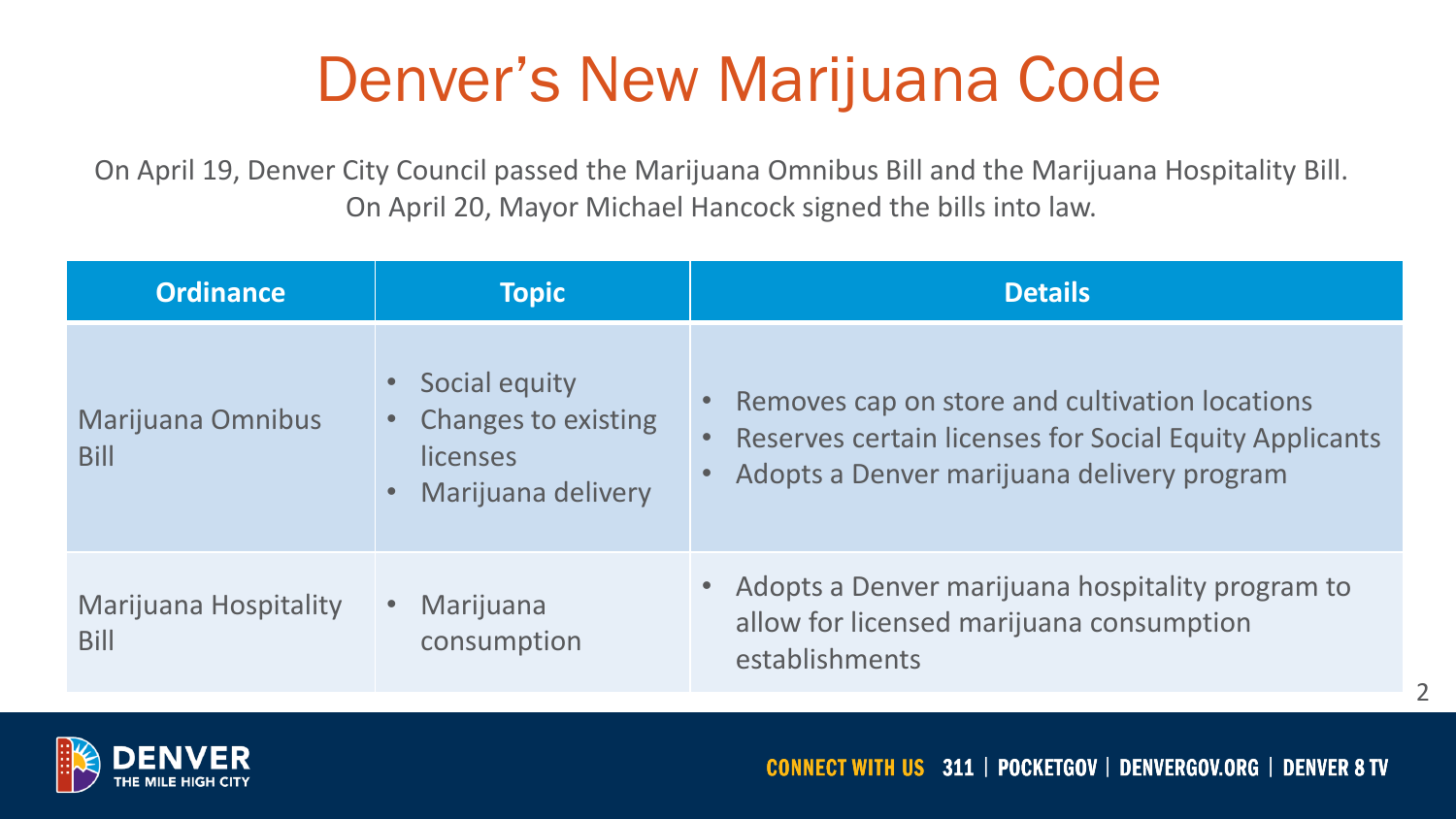#### Who qualifies as a Social Equity Applicant?

Denver has adopted the state's definition of a Social Equity Applicant. Visit Denver's Social Equity Website [\(https://www.denvergov.org/Government/Agencies-Departments-Offices/Marijuana-](https://www.denvergov.org/Government/Agencies-Departments-Offices/Marijuana-Information/Social-Equity)Information/Social-Equity) to learn more about how to qualify as a Social Equity Applicant.

**Colorado** residents who have **never** had a marijuana license revoked and who meet **one** of the may qualify as a

Only Colorado residents can qualify. You must be a CO resident at the time of application.

Anyone who has previously had a license revoked by the state licensing authority cannot qualify as a social equity applicant.

social equity criteria

- 1. The applicant resided in an opportunity zone or Disproportionate Impacted Area for at least 15 years between 1980 and 2010; OR
- 2.The applicant or immediate family was arrested, convicted or suffered civil asset forfeiture due to a marijuana offense; OR
- 3.The applicant's household income did not exceed 50% of the state median income as measured by the number of people who reside in the applicant's household.

**Social Equity Applicant.**

A Social Equity Applicant must own at least 51% of the marijuana business license being granted.

In Denver, any license granted to a Social Equity Applicant must be majority owned by a Social Equity Applicant until 2027.

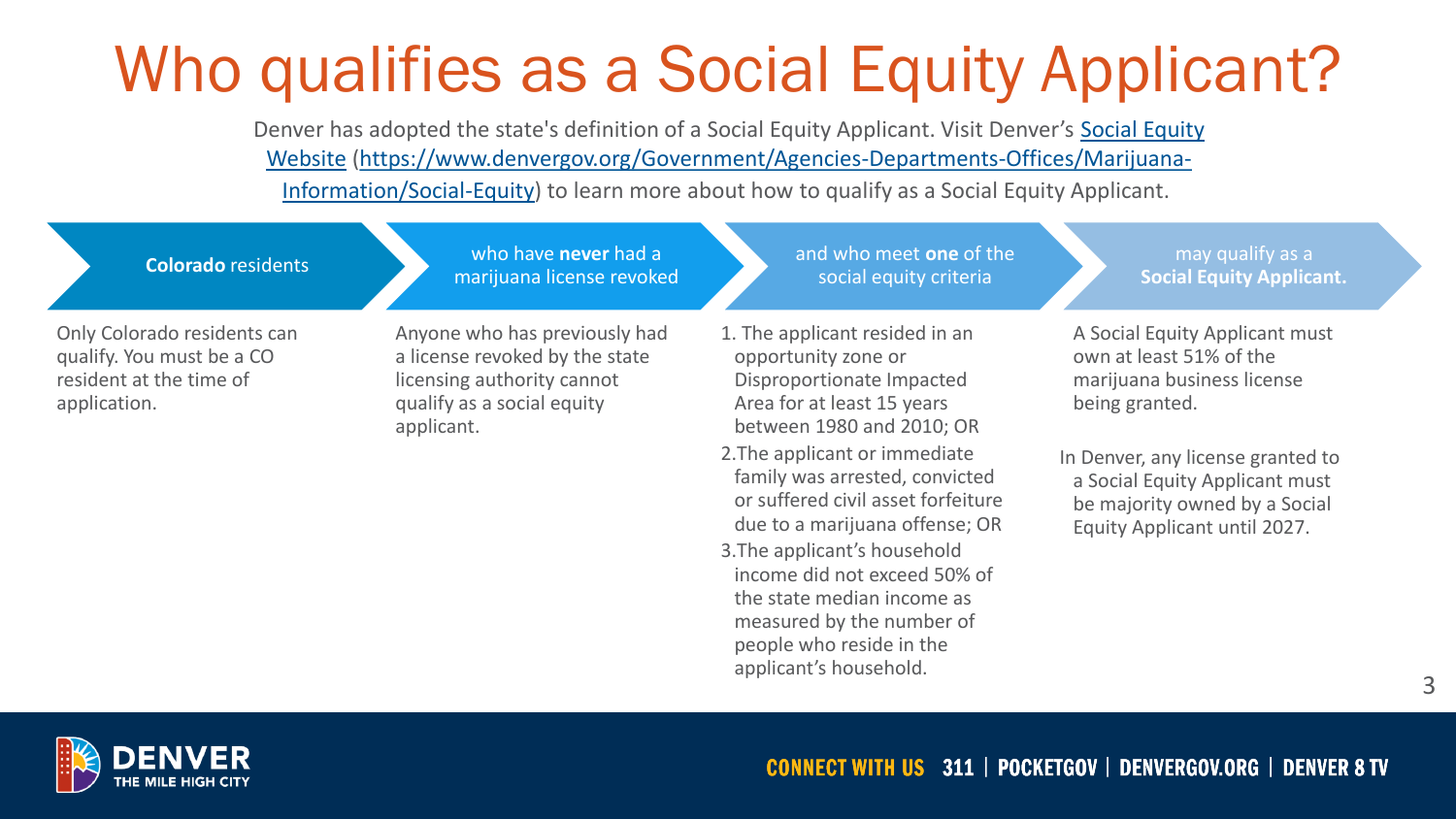# Opportunities for Social Equity Applicants

#### Licensing Exclusivity

- Social equity applicants will have exclusive access to the following licenses until July 1, 2027:
	- Stores
	- Transporters
	- Cultivations
	- Manufacturing
	- Hospitality, Mobile Hospitality, Hospitality & Sales

#### Delivery Exclusivity

- •Only transporters who qualify as social equity applicants will be granted transporter delivery permits until July 1, 2024.
- •Stores will be required to use transporters to conduct deliveries until July 1, 2024.

#### Reduced Fees

- Waived application fees
- Reduced licensing fees

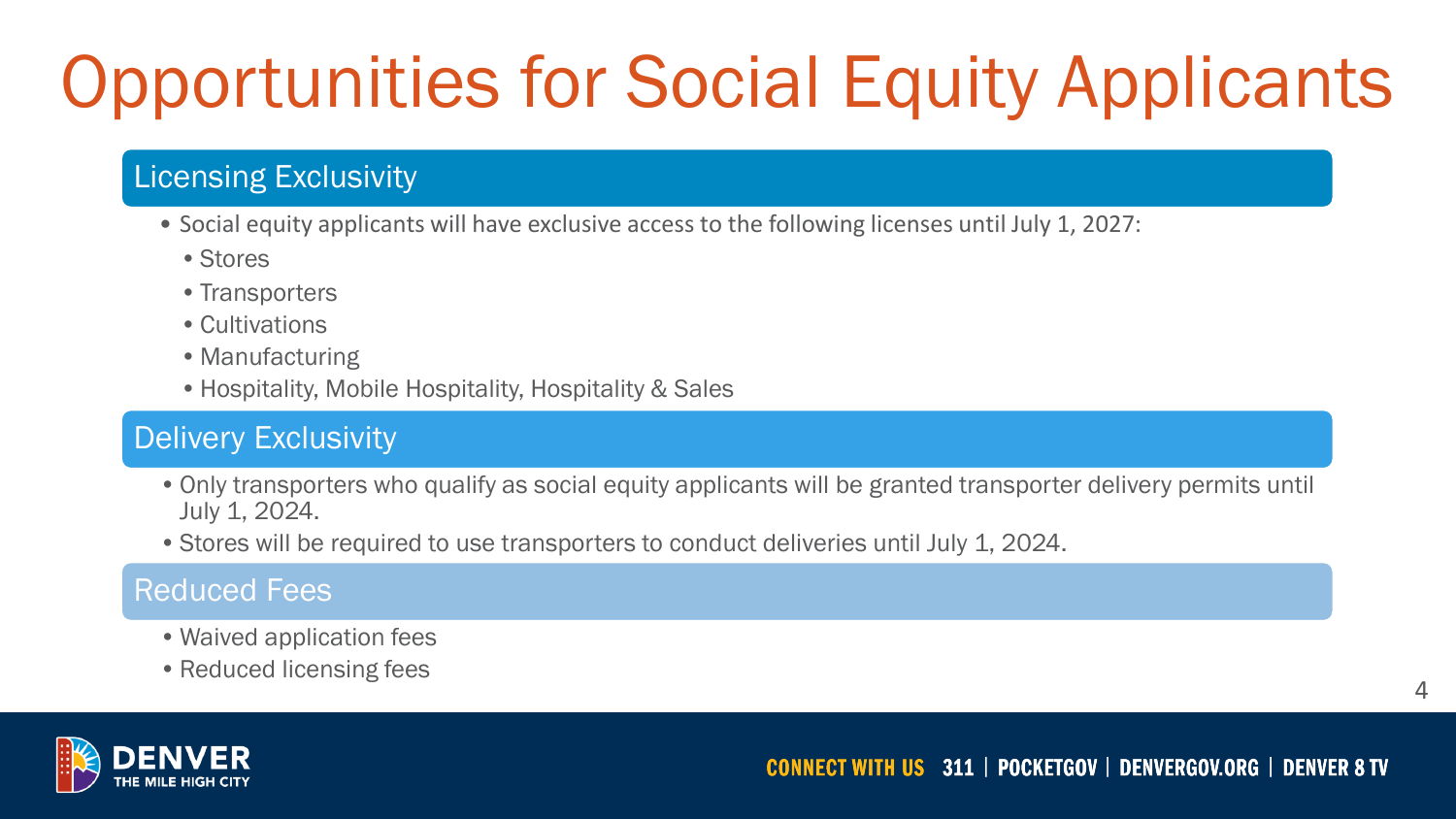#### How Do I Qualify as a Social Equity Applicant?

#### Research Your Eligibility

The state Marijuana Enforcement Division's Social Equity website (sbg.colorado.gov/socialequity) contains information about the criteria for qualifying as a Social Equity Applicant and tools to help you determine whether you might qualify.

Submit a State Finding of Suitability Application

> Submit a Finding of Suitability Application to the state Marijuana Enforcement Division. You will be asked to submit documentation supporting your qualifications as a Social Equity Applicant. Please submit documentation for any and all criteria under which you feel you may qualify.

Provide Documentation Verifying Your Eligibility to Denver

> To apply for a Denver marijuana business license, you will need to provide a copy of your finding of suitability approval letter from the state Marijuana Enforcement Division. You will also need to supply all supporting documentation to verify your eligibility as a Social Equity Applicant.

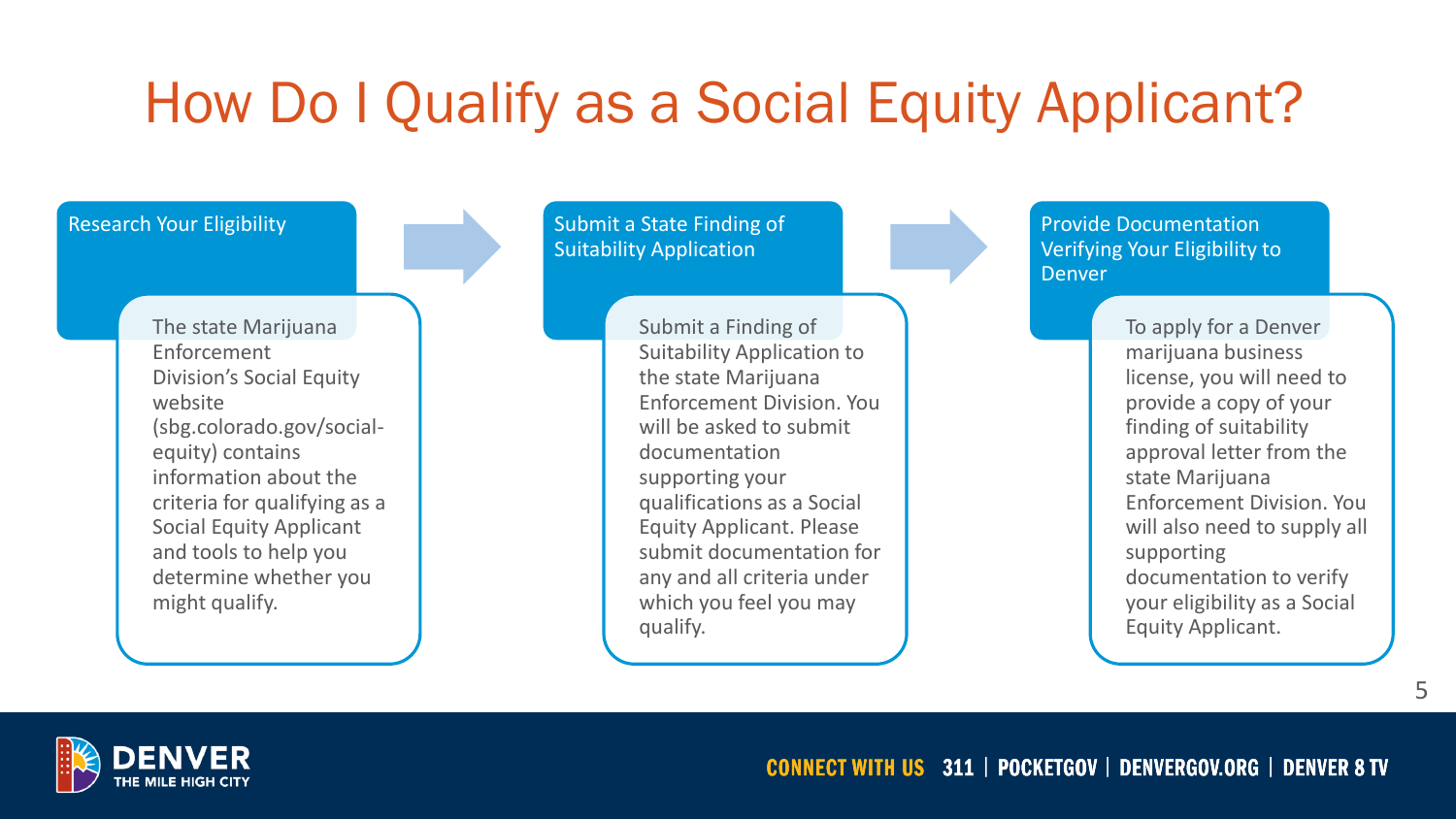# Licenses, Permits and Processes



**CONNECT WITH US 311 | POCKETGOV | DENVERGOV.ORG | DENVER 8 TV**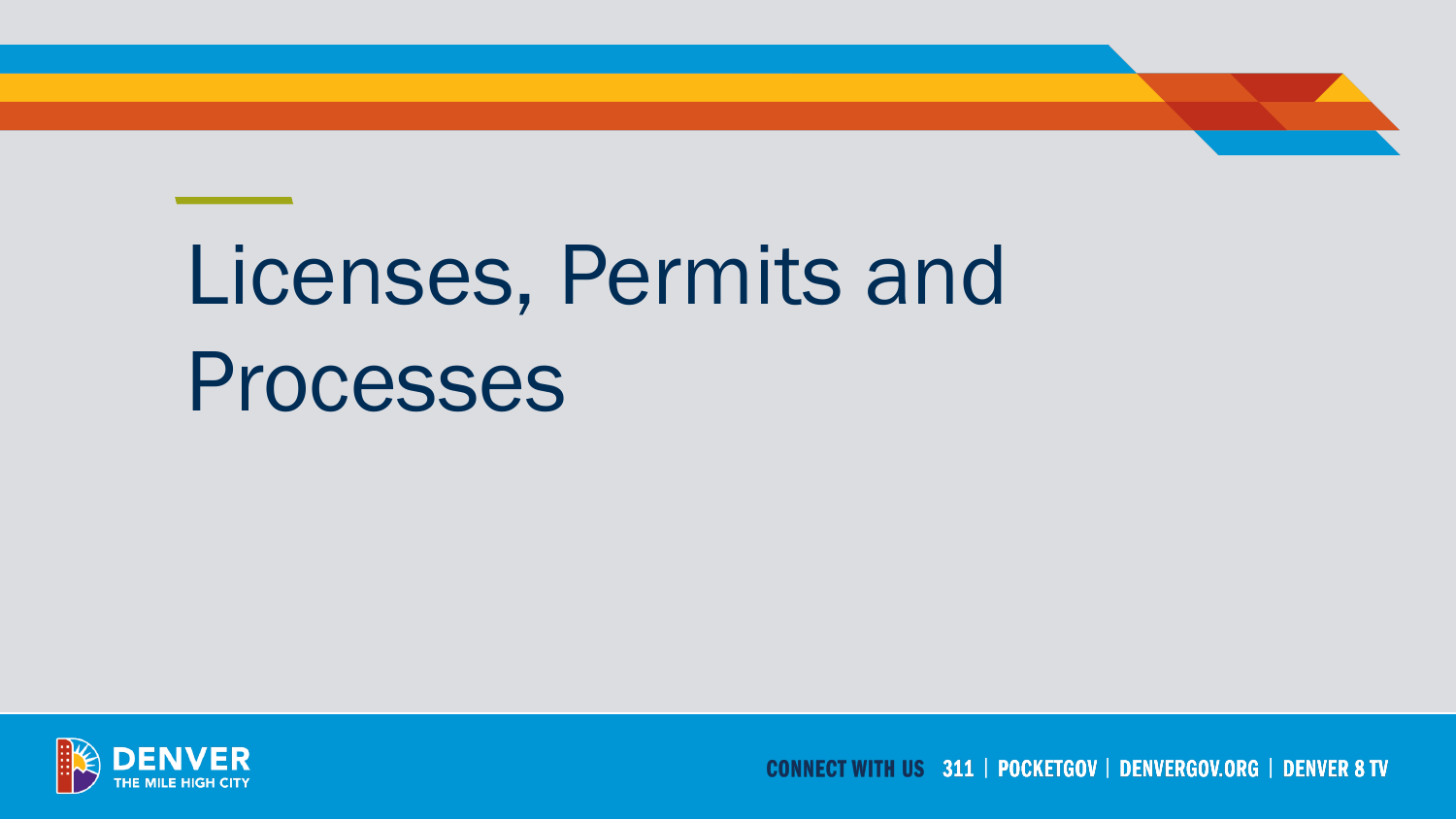## Getting Started

- Please note that the Department of Excise and Licenses cannot give legal or business advice or make any preliminary findings regarding an application.
- It is the applicant's own responsibility to ensure that they comply with all relevant codes, ordinances, rules, and regulations, at both the state and local levels.
- Applicants should conduct their own research and investigation and engage the services of professionals, such as attorneys and business consultants, as necessary.

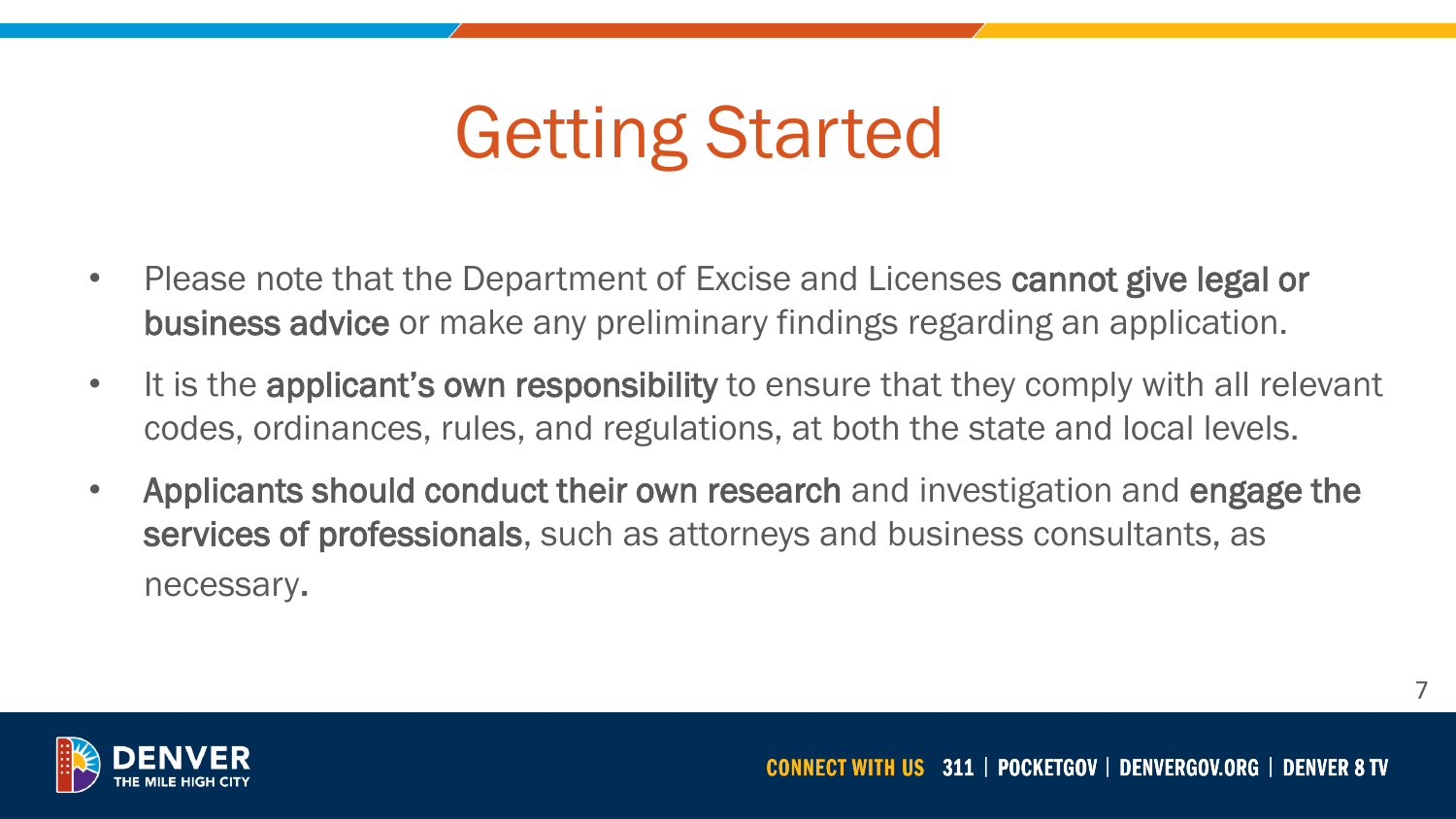



**CONNECT WITH US 311 | POCKETGOV | DENVERGOV.ORG | DENVER 8 TV**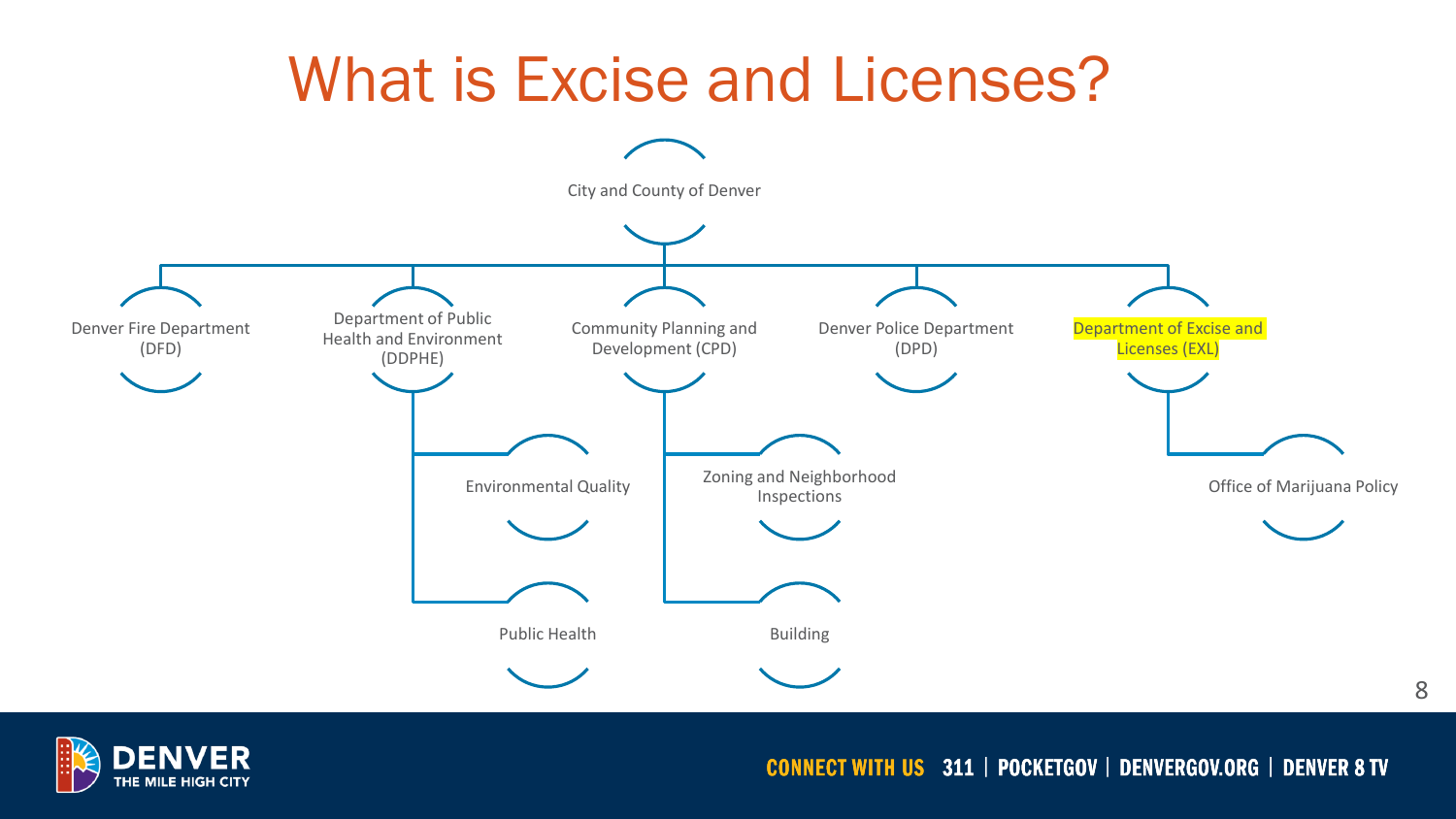#### What is Excise and Licenses?

Issues business licenses to businesses that require additional oversight for public health and safety.

Ensures that businesses have met all public health, safety, and compliance requirements before issuing licenses.

Inspects businesses for compliance and enforces the licensing code.

Issues fines, suspends or revokes licenses, or takes other disciplinary action as necessary.

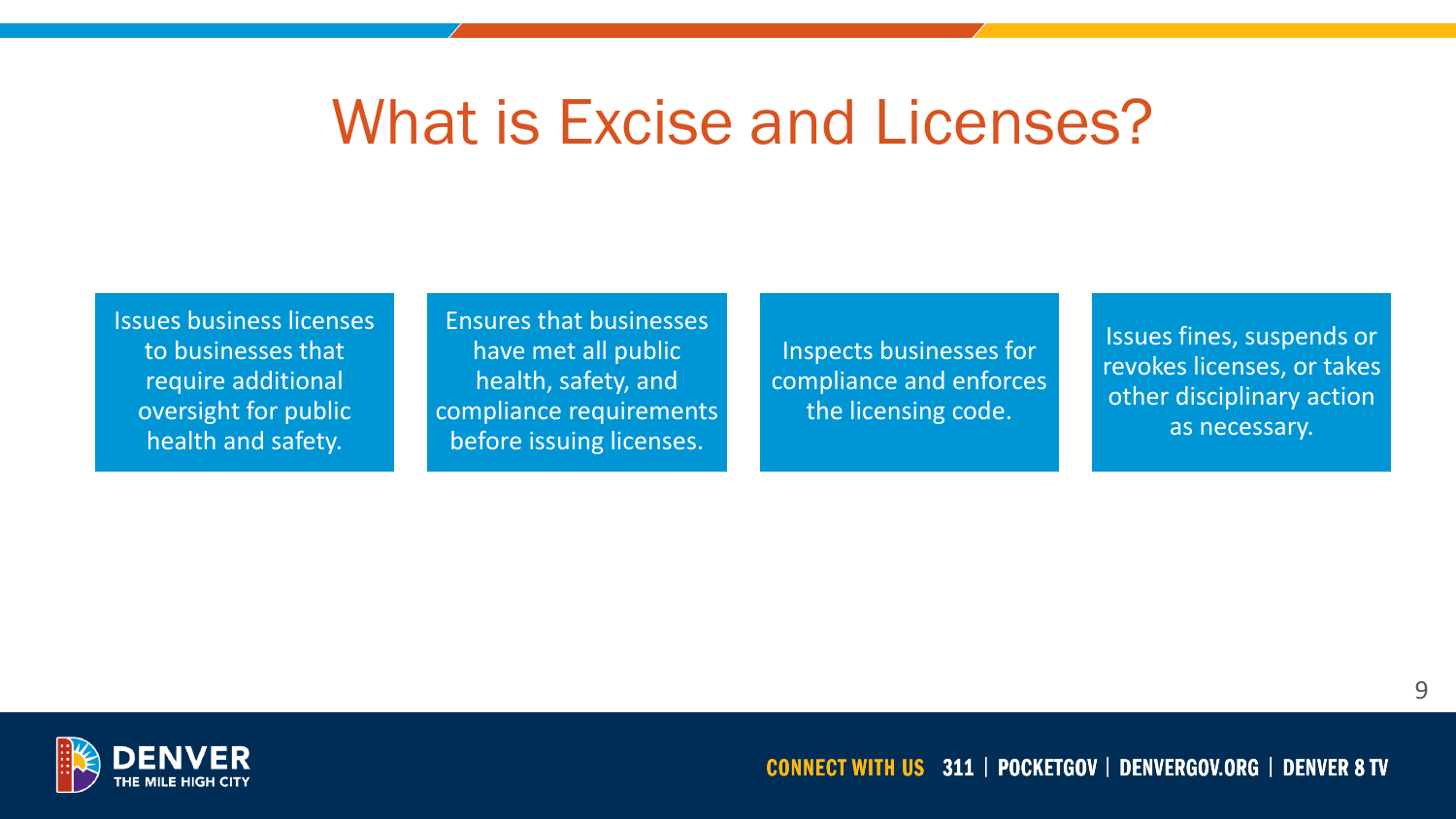### Dual Licensure and Local Control

State Licensing Authority + Marijuana Enforcement Division

Denver Department of Excise and Licenses

Issues state marijuana licenses, employee and owner licenses, and enforces state rules.

Issues corresponding local marijuana licenses and enforces state and local rules.

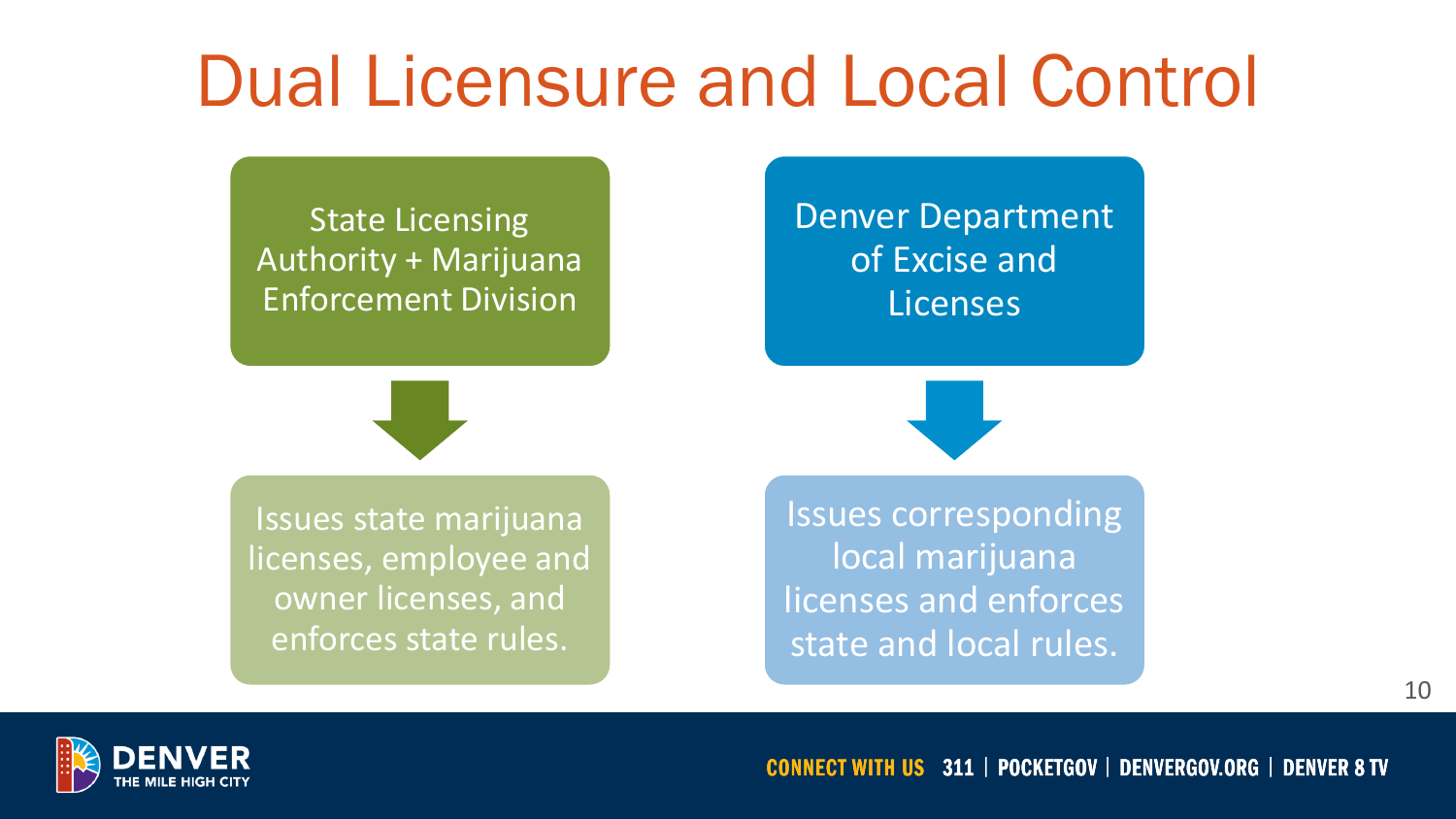#### What marijuana licenses and permits does Denver issue?

- Retail marijuana store license\* (not medical)
- Retail marijuana cultivation facility license\* (not medical)
- Retail/medical marijuana products manufacturer license\*
- Retail/medical marijuana testing facility license
- Retail/medical marijuana transporter license\*
- Retail/medical marijuana delivery permit\*\*
- Retail/medical marijuana off-premises storage facility permit
- Marijuana research and development license
- Marijuana hospitality license\*
- Marijuana hospitality license with a mobile premises\*
- Retail marijuana hospitality and sales license\*

\* Only Social Equity Applicants are Eligible to apply.

\*\* Only stores and transporters may apply for a delivery permit. Only transporters that qualify as Social Equity Applicants may apply for a transporter delivery permit.

*(Licenses for hospitality businesses, hospitality businesses with a mobile premises, and retail marijuana hospitality and sales businesses will be available starting in November.)*

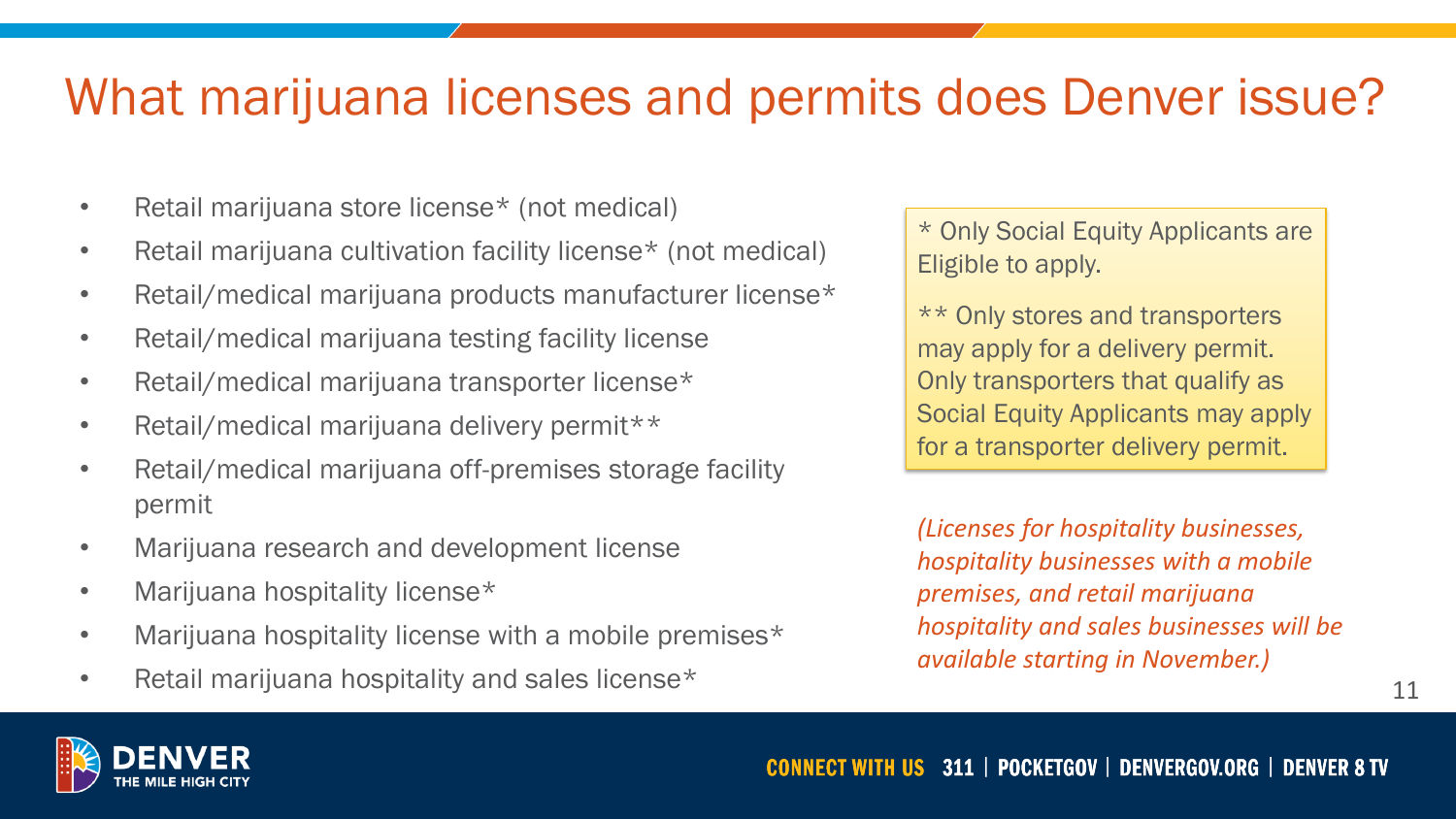#### What License(s)/Permit(s) Do I Need?

*It depends on your unique business model. Applicants are encouraged to consult with an attorney or other trusted professional to ensure all required licenses and permits are obtained. Below are licenses and permits issued by Excise and Licenses.*

 $\sqrt{\phantom{a}}$  = Exclusively available to Social Equity Applicants

| I want to                                            | You may need                                                     | This allows you to                                                                                                                                                                                                                                       |
|------------------------------------------------------|------------------------------------------------------------------|----------------------------------------------------------------------------------------------------------------------------------------------------------------------------------------------------------------------------------------------------------|
| Sell marijuana                                       | A retail marijuana store license $\lambda$                       | Sell marijuana to consumers ages 21+ in the following quantities:<br>1 ounce of marijuana<br>$\bullet$<br>8 grams of marijuana concentrate<br>Marijuana products containing up to 800 mg THC (10 mg per serving)                                         |
|                                                      | A retail marijuana hospitality and sales<br>license <sup>X</sup> | Sell marijuana to consumers ages 21+ in the following quantities:<br>2 grams of marijuana<br>$\bullet$ .<br>1/ <sub>2</sub> gram of marijuana concentrate<br>$\bullet$<br>Marijuana products containing up to 20 mg THC (10 mg per serving)<br>$\bullet$ |
| Allow patrons to consume<br>marijuana at my business | A marijuana hospitality license $\sqrt{\phantom{a}}$             | Operate a licensed premises where consumers 21+ may bring their own<br>marijuana to consume. (No sales allowed.)                                                                                                                                         |
|                                                      | A marijuana hospitality license with a<br>mobile premises $\chi$ | Operate a mobile licensed premises (such as a tour bus or shuttle) where<br>consumers 21+ may bring their own marijuana to consume. (No sales allowed.)                                                                                                  |
|                                                      | A retail marijuana hospitality and sales<br>license              | Operate a licensed premises where consumers 21+ may consume marijuana<br>purchased on the premises in the above quantities. (No BYOC.)<br>12                                                                                                             |

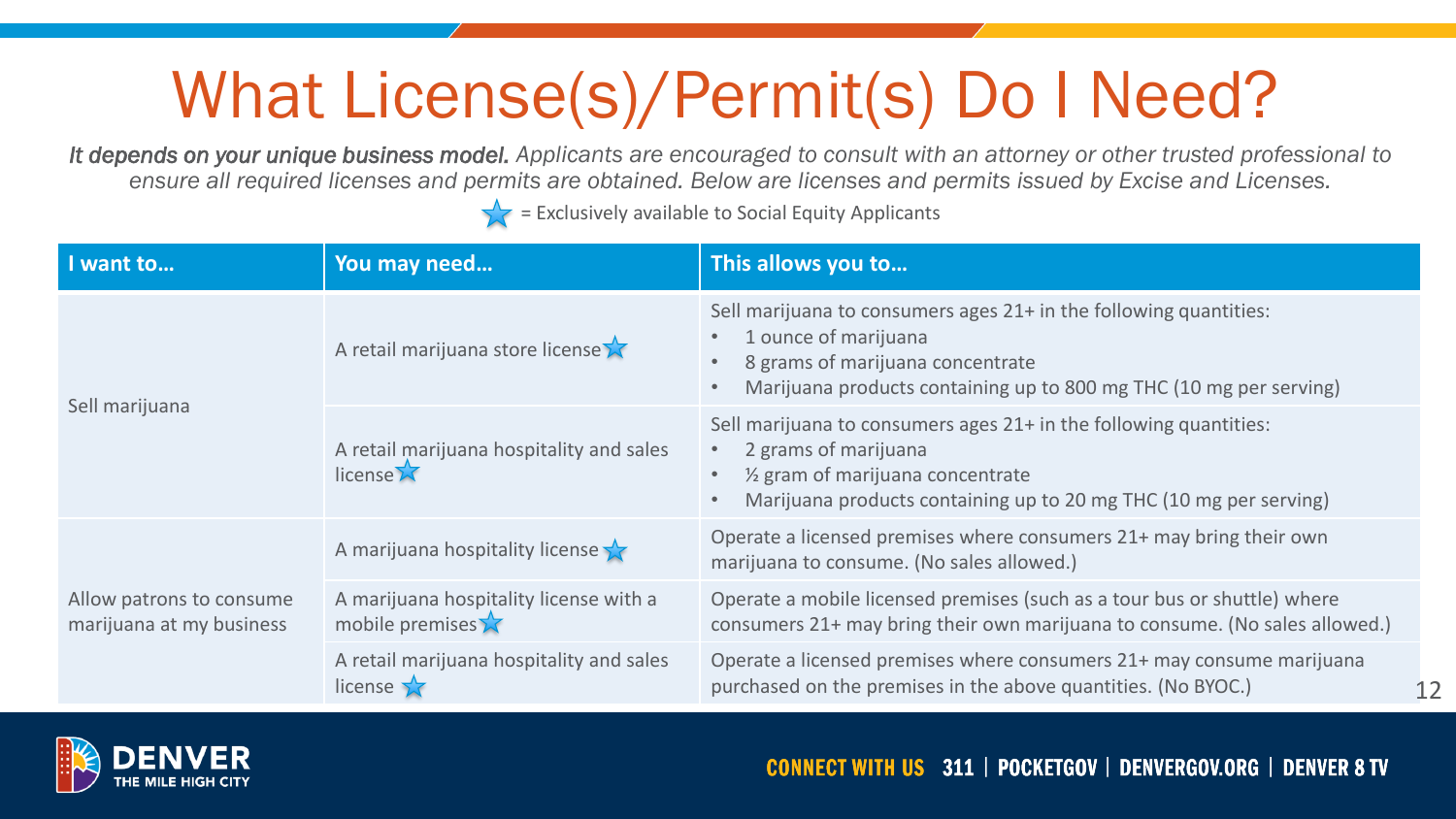#### What License(s)/Permit(s) Do I Need?

*It depends on your unique business model. Applicants are encouraged to consult with an attorney or other trusted professional to ensure all required licenses and permits are obtained. Below are licenses and permits issued by Excise and Licenses.*

 $\sqrt{\frac{1}{1-\epsilon}}$  = Exclusively available to Social Equity Applicants

| I want to                                                  | You may need                                          | This allows you to                                                                                                                                                                                                                                                                                           |
|------------------------------------------------------------|-------------------------------------------------------|--------------------------------------------------------------------------------------------------------------------------------------------------------------------------------------------------------------------------------------------------------------------------------------------------------------|
| Transport marijuana<br>from business to<br><b>business</b> | A retail/medical marijuana<br>transporter license     | Transport marijuana from one marijuana business to another<br>marijuana business and to temporarily store the transported<br>marijuana at the licensed premises. (A licensed premises is not<br>required if you will not be storing marijuana or modifying information<br>in the inventory tracking system.) |
| Deliver marijuana to<br>patients and consumers             | A retail/medical marijuana<br>transporter license AND | Contract with a retail/medical marijuana store that holds a valid<br>delivery permit and deliver retail/medical marijuana to patients or<br>consumers on the store's behalf.                                                                                                                                 |
|                                                            | A retail/medical delivery permit                      | (Until July 1, 2024, only transporters can conduct deliveries in Denver.<br>Stores must contract with a transporter that holds a valid delivery<br>permit to conduct their deliveries. Transporters must qualify as Social<br>Equity Applicants to obtain a delivery permit, but stores do not.)             |

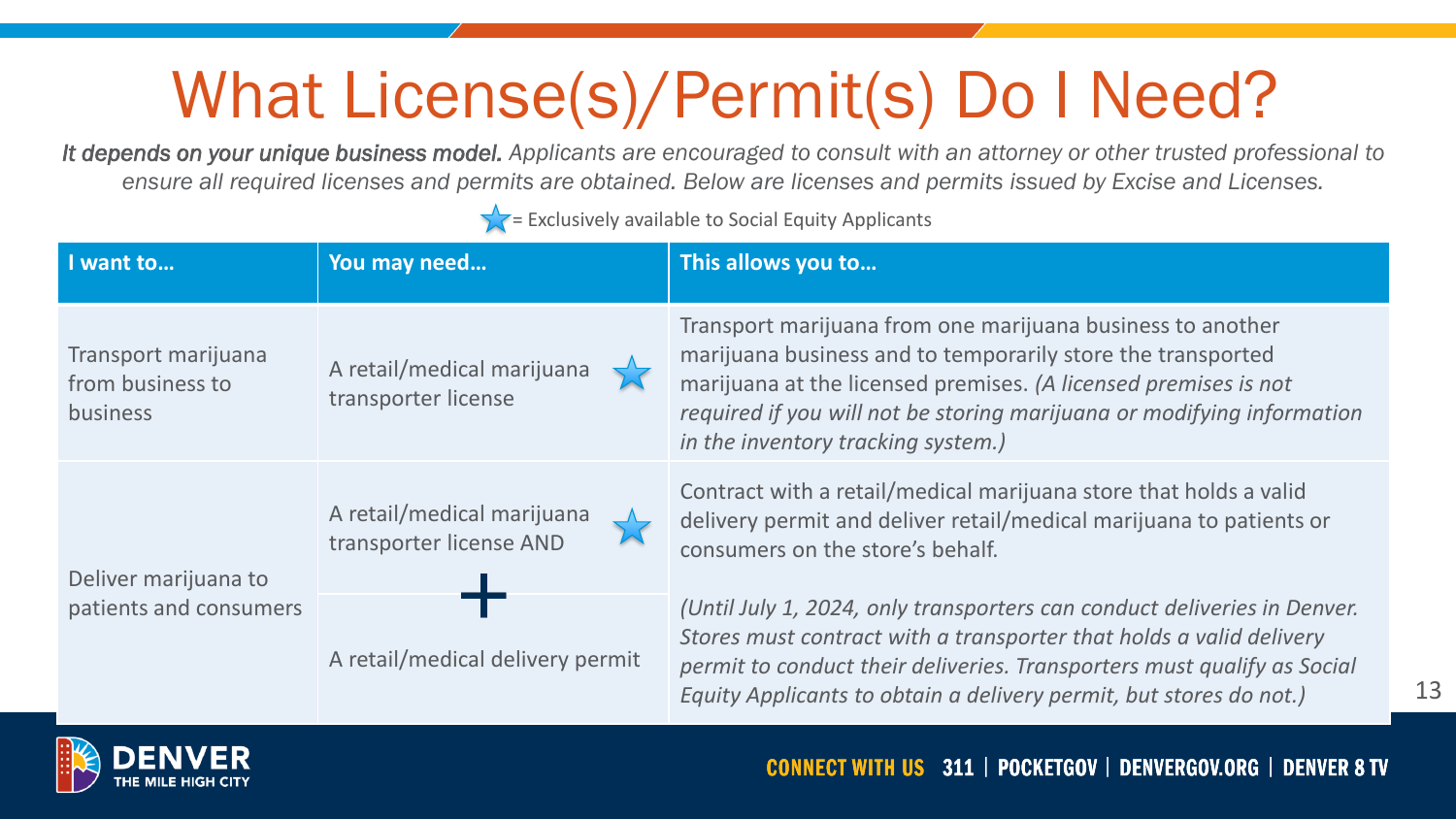#### What License(s)/Permit(s) Do I Need?

*It depends on your unique business model. Applicants are encouraged to consult with an attorney or other trusted professional to ensure all required licenses and permits are obtained. Below are licenses and permits issued by Excise and Licenses.*

 $\sqrt{\frac{1}{1-\epsilon}}$  = Exclusively available to Social Equity Applicants

| I want to                                                 | You may need                                                            | This allows you to                                                                                                                                                                                                                   |
|-----------------------------------------------------------|-------------------------------------------------------------------------|--------------------------------------------------------------------------------------------------------------------------------------------------------------------------------------------------------------------------------------|
| Grow marijuana                                            | A retail cultivation facility<br>license                                | Cultivate, prepare, and package retail marijuana and sell/transfer it to<br>marijuana stores, marijuana product manufacturers, and other<br>marijuana cultivation facilities. (No direct to consumer sales.)                         |
| Produce marijuana<br>concentrate or<br>marijuana products | A retail or medical marijuana<br>products manufacturer license<br>(MIP) | Perform extraction, manufacture marijuana concentrates and marijuana<br>products (i.e. edibles and topicals), and sell/transfer it to other MIPs,<br>stores, and hospitality and sales businesses. (No direct to consumer<br>sales.) |
| Conduct research on<br>marijuana                          | A marijuana research and<br>development license                         | Cultivate, manufacture, and possess medical marijuana for limited<br>research purposes in furtherance of an approved research project.                                                                                               |
| Test marijuana                                            | A retail/medical marijuana testing<br>facility license                  | Accept samples of marijuana from licensed marijuana businesses and<br>14<br>perform tests for potency, contaminants, and other required tests.                                                                                       |

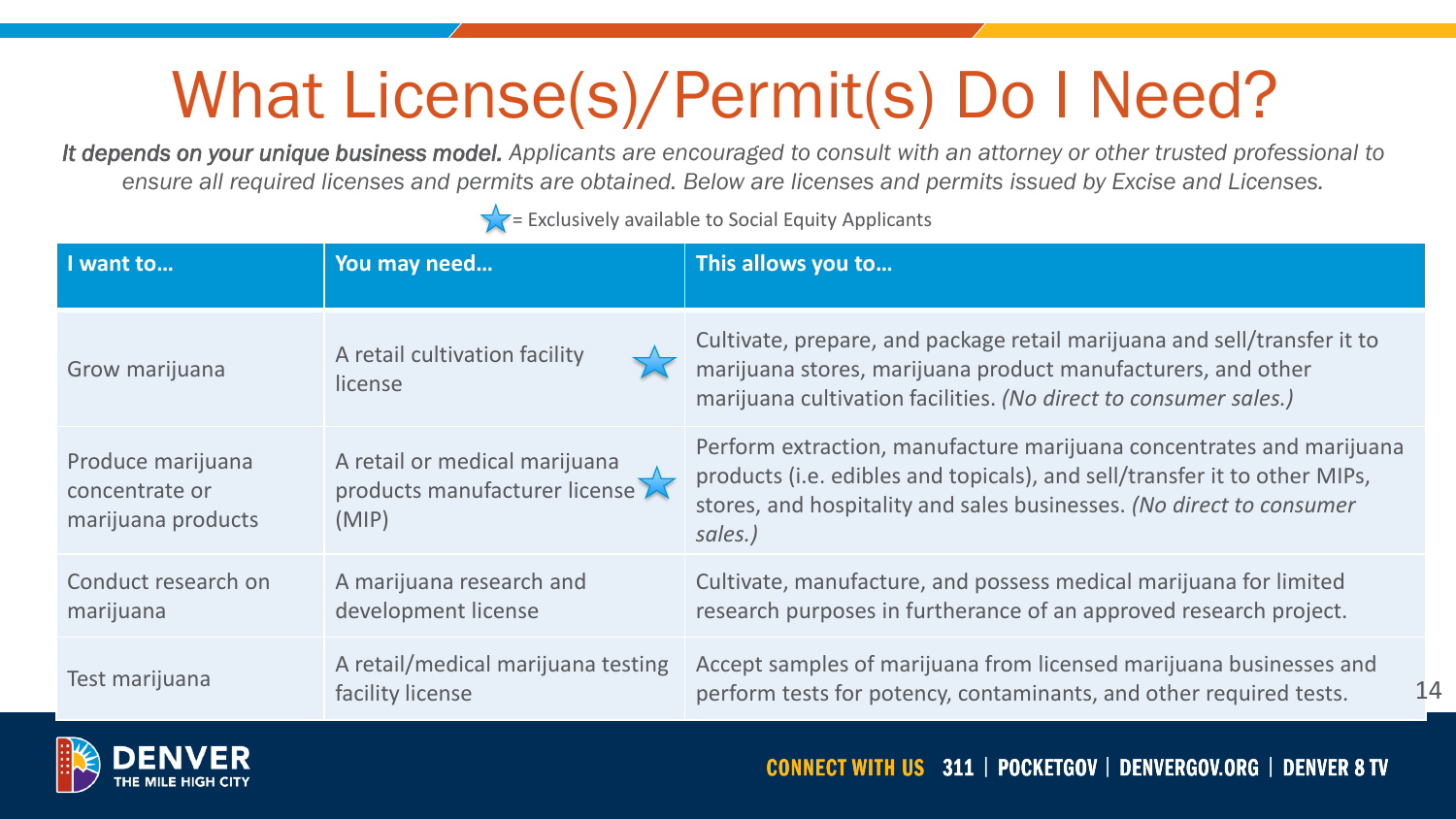# Notes of Caution



**CONNECT WITH US 311 | POCKETGOV | DENVERGOV.ORG | DENVER 8 TV**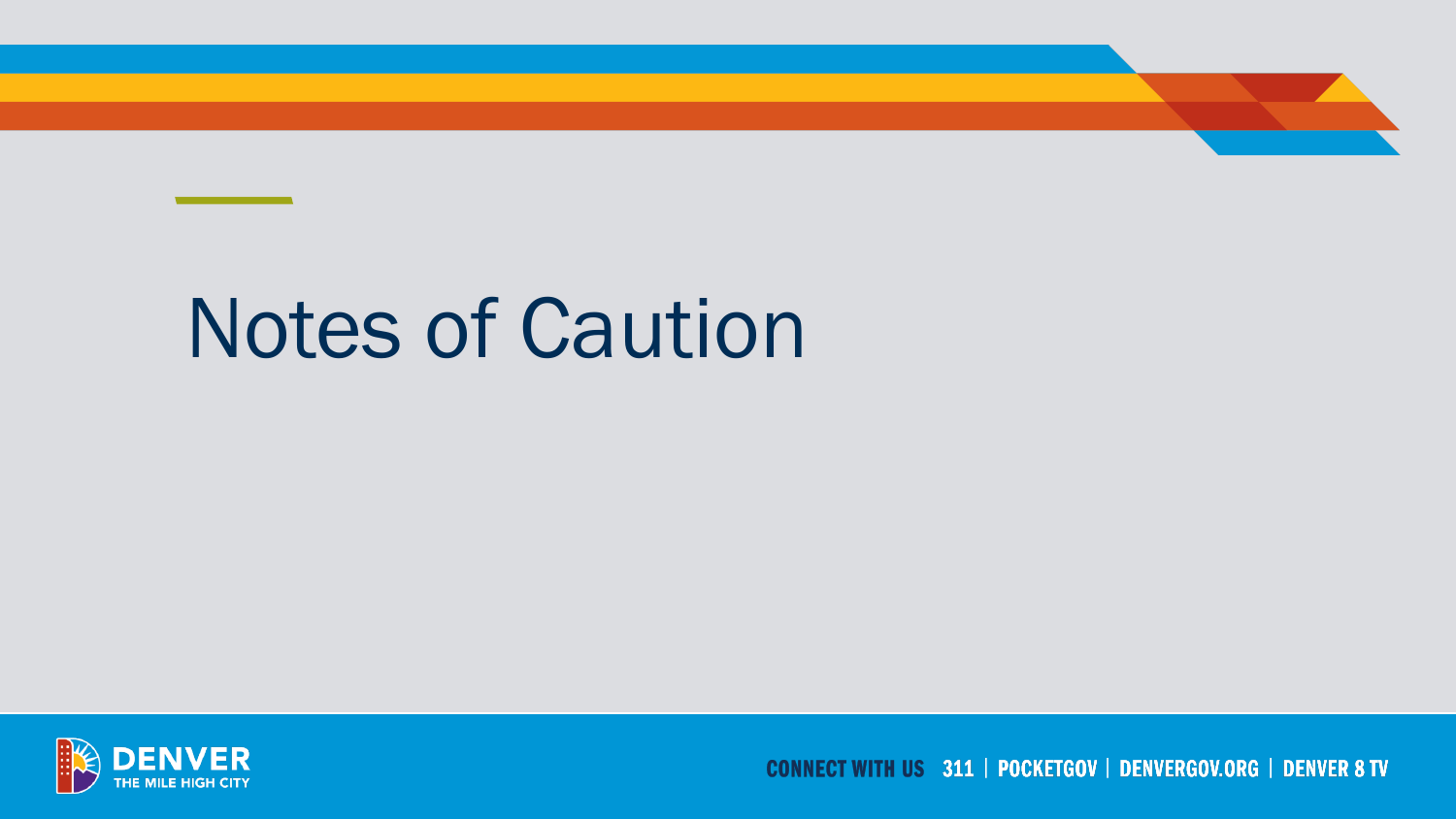## Federal Prohibition of Marijuana

It is important to remember that marijuana remains a Schedule I drug at the federal level. This may pose some unique challenges for marijuana business owners and employees, including:

- Difficulty accessing capital through traditional means;
- Limited options for banking, credit card processing, payroll, and other business services;
- Adverse immigration consequences; and
- Difficulty obtaining a mortgage or other personal loan.

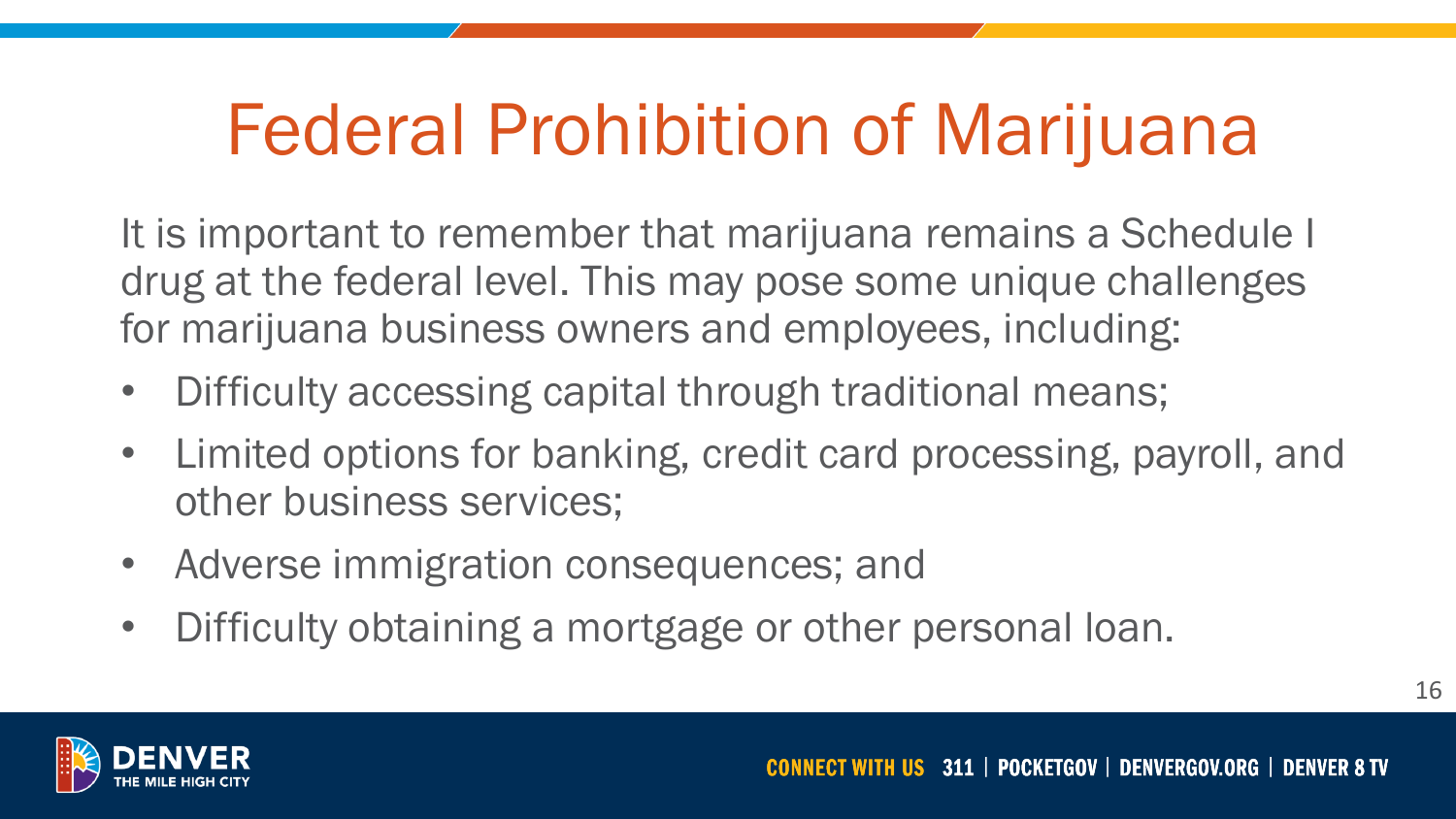### Predatory Practices

- Social equity applicants are required to own at least 51% of their marijuana business license (alone or together with other social equity applicants). Non-social equity applicants may own up to 49% of the license.
- In other jurisdictions with marijuana social equity programs, predatory investors have attempted to exploit social equity applicants in order to obtain a license. To protect against predatory practices and maintain the integrity of the social equity program, Denver requires social equity applicants to maintain at least 51% ownership of their license until July 1, 2027. Social equity applicants may transfer ownership of their license so long as 51% remains under the ownership of one or more social equity applicants.

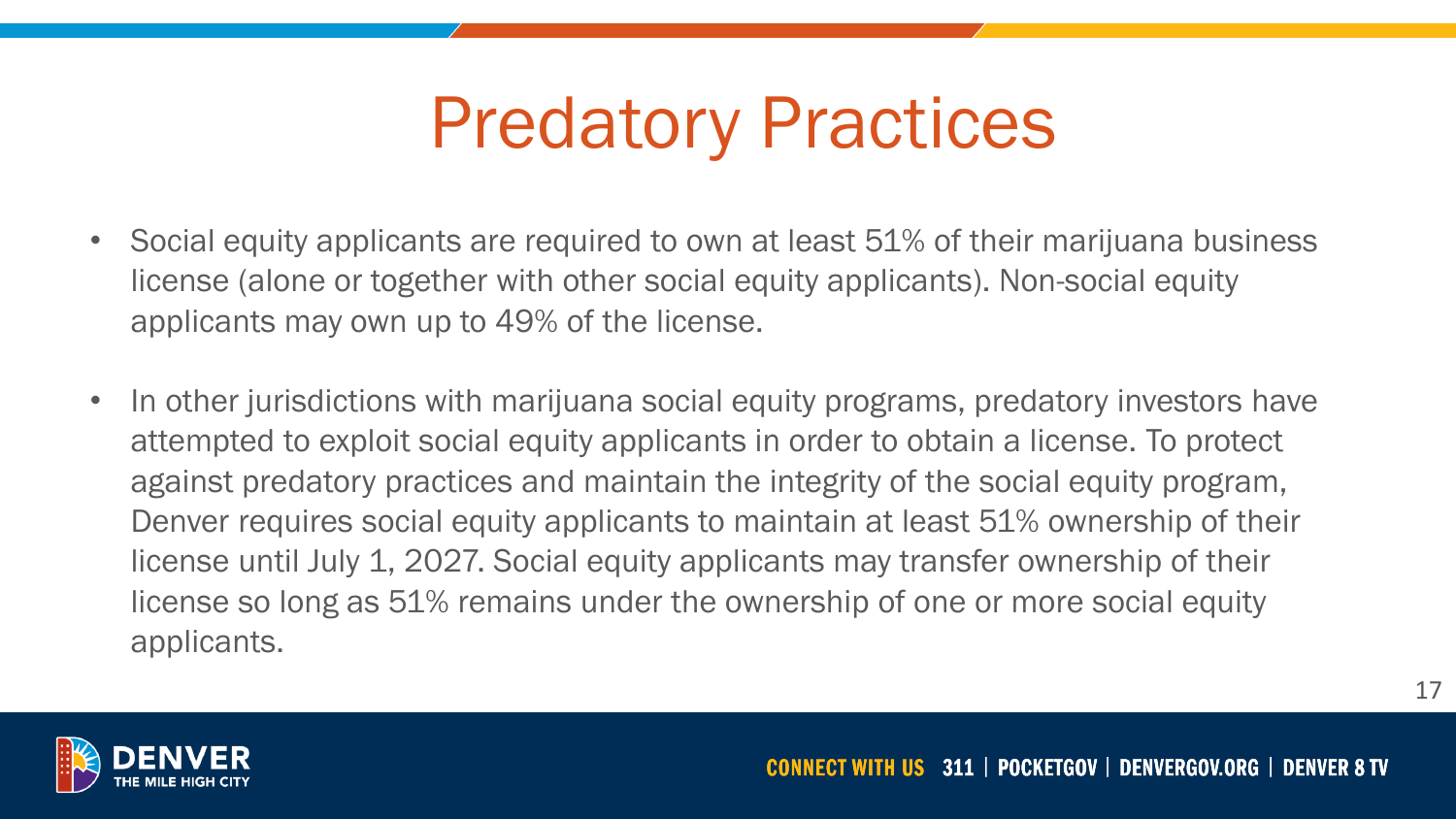## Predatory Practices

It is important to protect yourself against predatory investors, business partners, lenders, consultants, and others. All licensees are encouraged to consult with legal counsel and carefully read all contracts prior to entering into any agreements. Be aware of the following red flags:

- Anyone who claims to have inside information or access to government processes. State and local laws, rules, and regulations are public information. Comments and inquiries from the public are welcomed.
- Anyone who guarantees you funding without performing due diligence on your company. Legitimate investors and lenders will perform due diligence to understand your business, its risks, and its potential for success.
- Anyone who guarantees you a license. There is no cap on licenses for social equity applicants in Denver. Anyone who qualifies as a social equity applicant may apply. All applicants must meet requirements for licensure. This determination is made by the city and the state, not by third parties.
- Anyone who tries to pressure you into making a quick decision or tries to discourage you from consulting with an attorney. Parties on both sides of a transaction should have the time to perform due diligence, consult with a trusted professional, and make a well-reasoned decision about entering into the agreement.
- Any agreement that would affect your ability to exercise control over the business or share in the revenues and profits of the business. Again, read contracts carefully and consult with an attorney or other trusted professional.

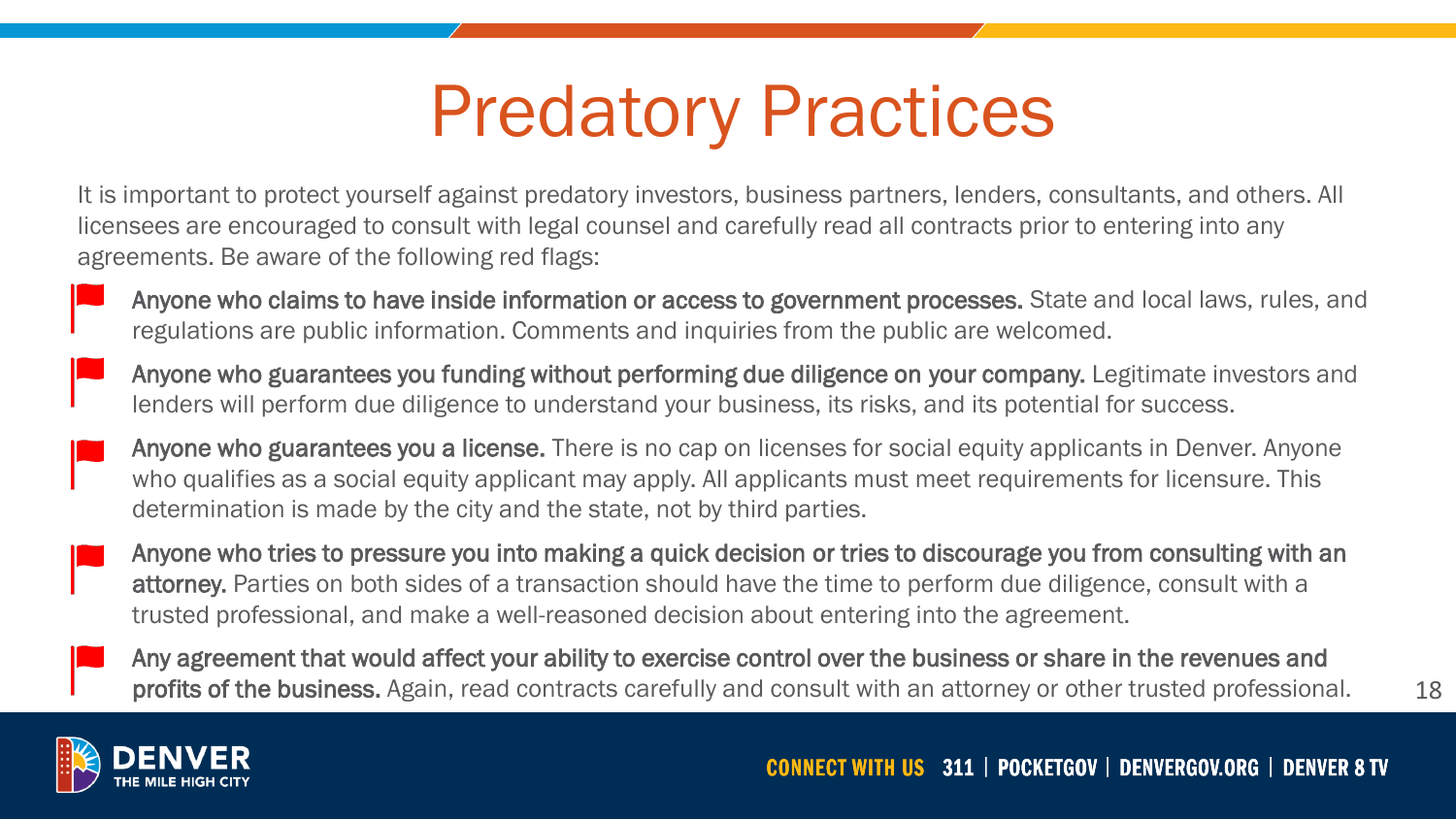# Technical and Financial Assistance Preview



**CONNECT WITH US 311 | POCKETGOV | DENVERGOV.ORG | DENVER 8 TV**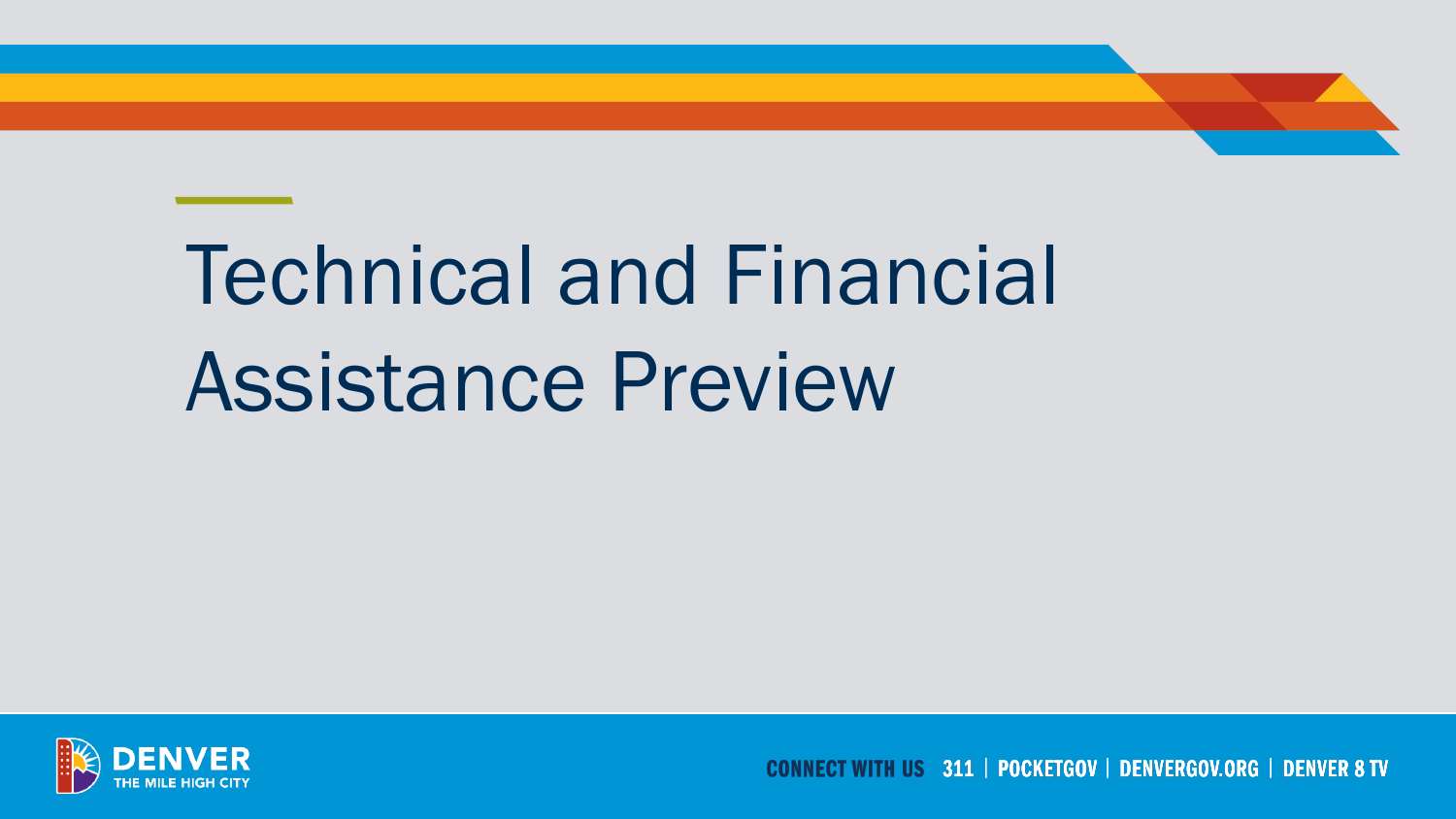## Coming Soon...

Denver Small Business Investment Fund

- New to the 2022 budget, this fund will bolster small businesses located within the City and County of Denver through various programs, including but not limited to outreach, technical assistance, grants, and **a dedicated \$500,000 for technical business assistance specific to Cannabis Social Equity applicants**.
- Funded by revenue generated from 1% of the existing special retail marijuana sales tax, up to \$50 million. Additionally, it is anticipated that non-City dollars will contribute to this effort.
- Program should be announced in Q1 2022 but is still contingent on City Council approval of the 2022 budget.